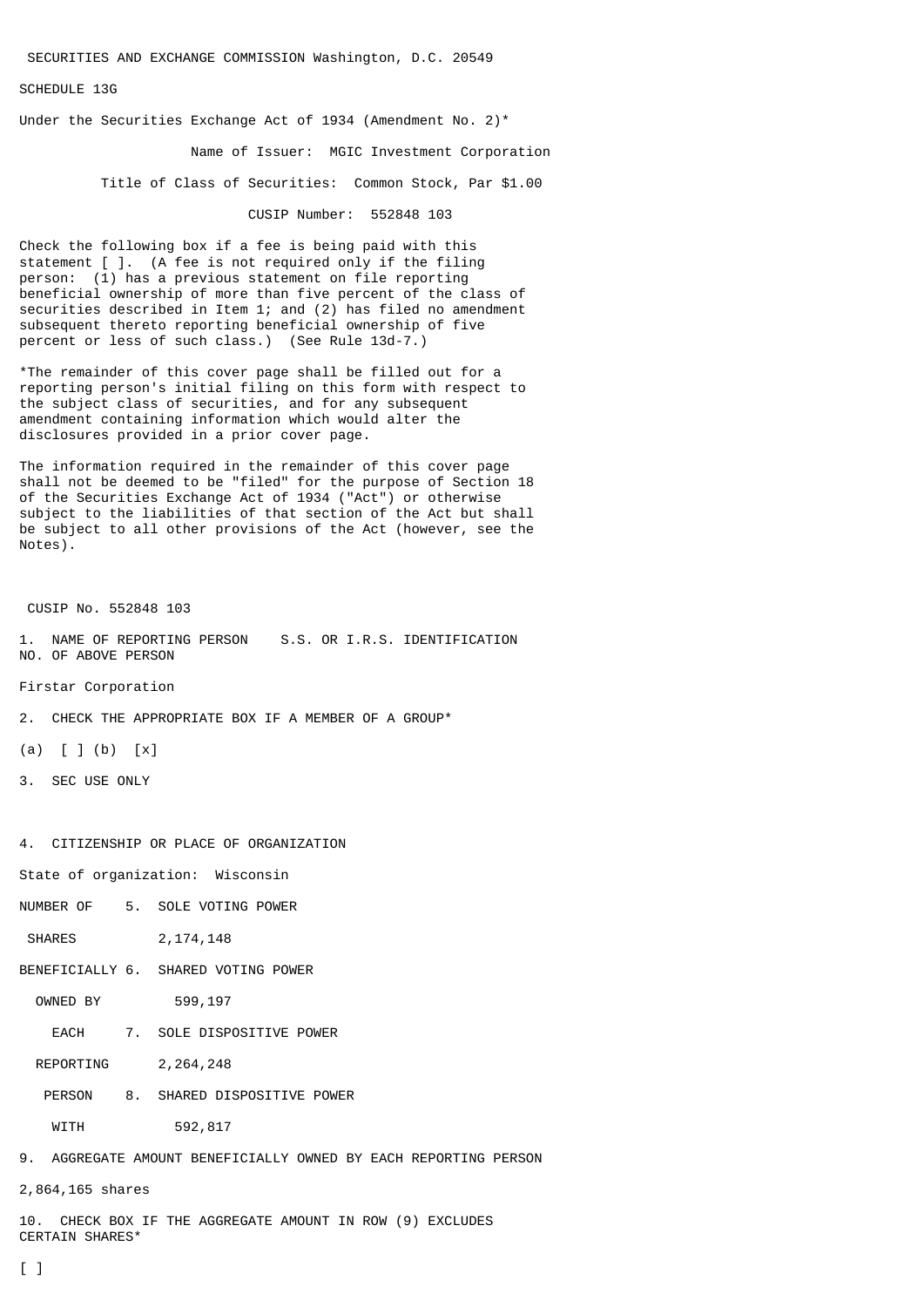11. PERCENT OF CLASS REPRESENTED BY AMOUNT IN ROW 9 4.9% 12. TYPE OF REPORTING PERSON\* HC Item 1(a). Name of Issuer: MGIC Investment Corporation Item 1(b). Address of Issuer's Principal Executive Offices: 250 East Kilbourn Avenue Milwaukee, Wisconsin 53202 Item 2(a). Name of Person Filing: Firstar Corporation Item 2(b). Address of Principal Business Office or, if none, Residence: 777 E. Wisconsin Avenue Milwaukee, Wisconsin 53202 Item 2(c). Citizenship: State of organization: Wisconsin Item 2(d). Title of Class of Securities: Common Stock, Par \$1.00 Item 2(e). CUSIP Number: 552848 103 Item 3. If this statement is filed pursuant to Rules 13d-1(b), or 13d-2(b), check whether the person filing is a: (a) [ ] Broker or Dealer registered under section 15 of the Act (b) [ ] Bank as defined in section 3(a)(6) of the Act (c) [ ] Insurance Company as defined in section 3(a)(19) of the Act (d) [ ] Investment Company registered under section 8 of the Investment Company Act (e) [ ] Investment Adviser registered under section 203 of the Investment Advisers Act of 1940 (f) [ ] Employee Benefit Plan, Pension Fund which is subject to the provisions of the Employee Retirement Income of 1974 or Endowment Fund; see  $240.13d-1(b)(1)(ii)(F)$ (g) [x] Parent Holding Company, in accordance with 240.13d-1(b)(ii)(G) (Note: See Item 7) (h)  $\lceil$   $\rceil$  Group in accordance with 240.13d-1(b)(1)(ii)(H) Item 4. Ownership: (a) Amount Beneficially Owned as of December 31, 1994: 2,864,165 shares (b) Percent of Class: 4.9% (c) Number of Shares as to which such person has: (i) sole power to vote or to direct the vote: 2,174,148 (ii) shared power to vote or to direct to the vote:

599,017